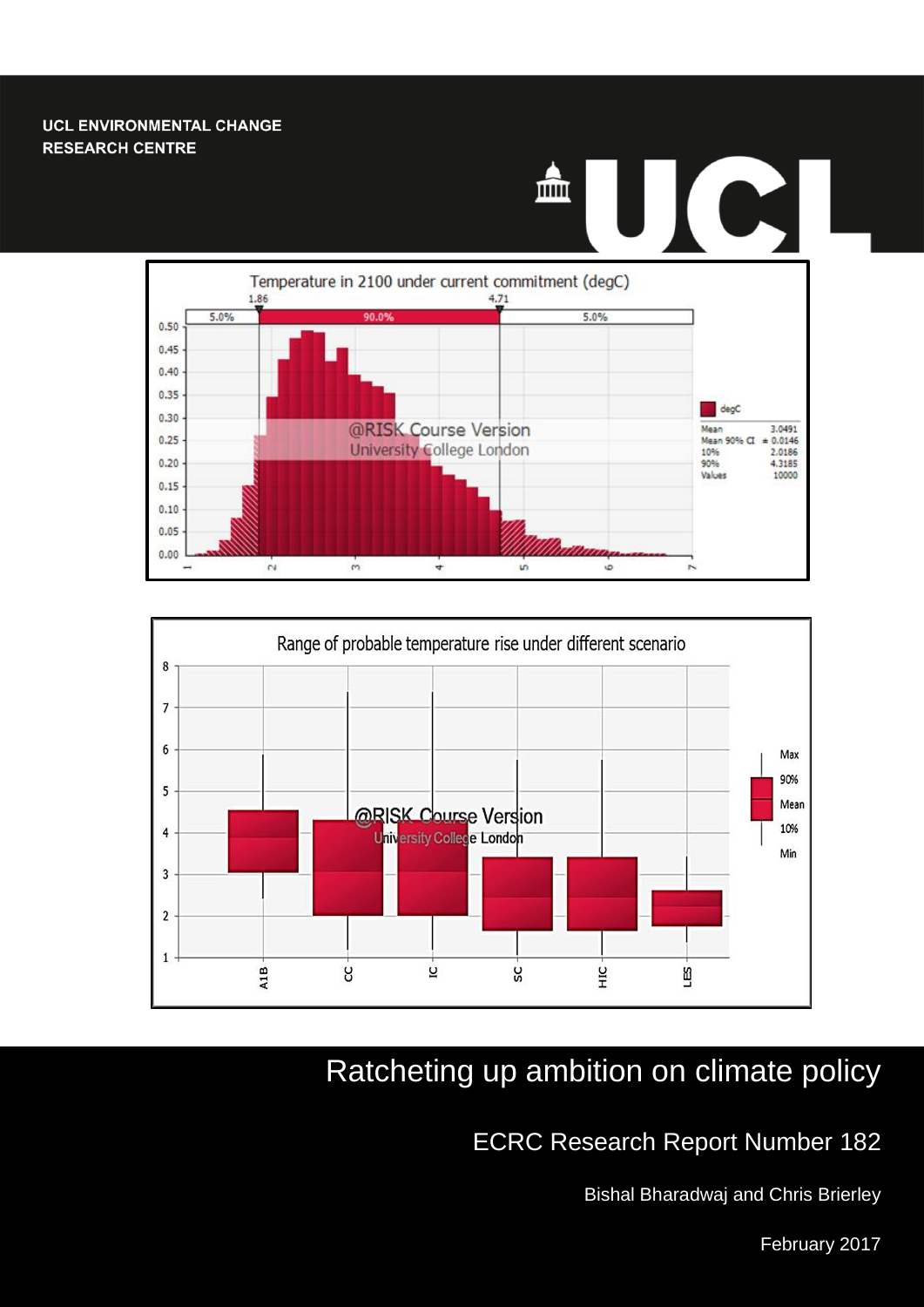# Ratcheting up ambition in climate policy

Bishal Bharadwaj and Chris Brierley

ECRC Research Report Number 182

Environmental Change Research Centre University College London Pearson Building, Gower St. London, WC1E 6BT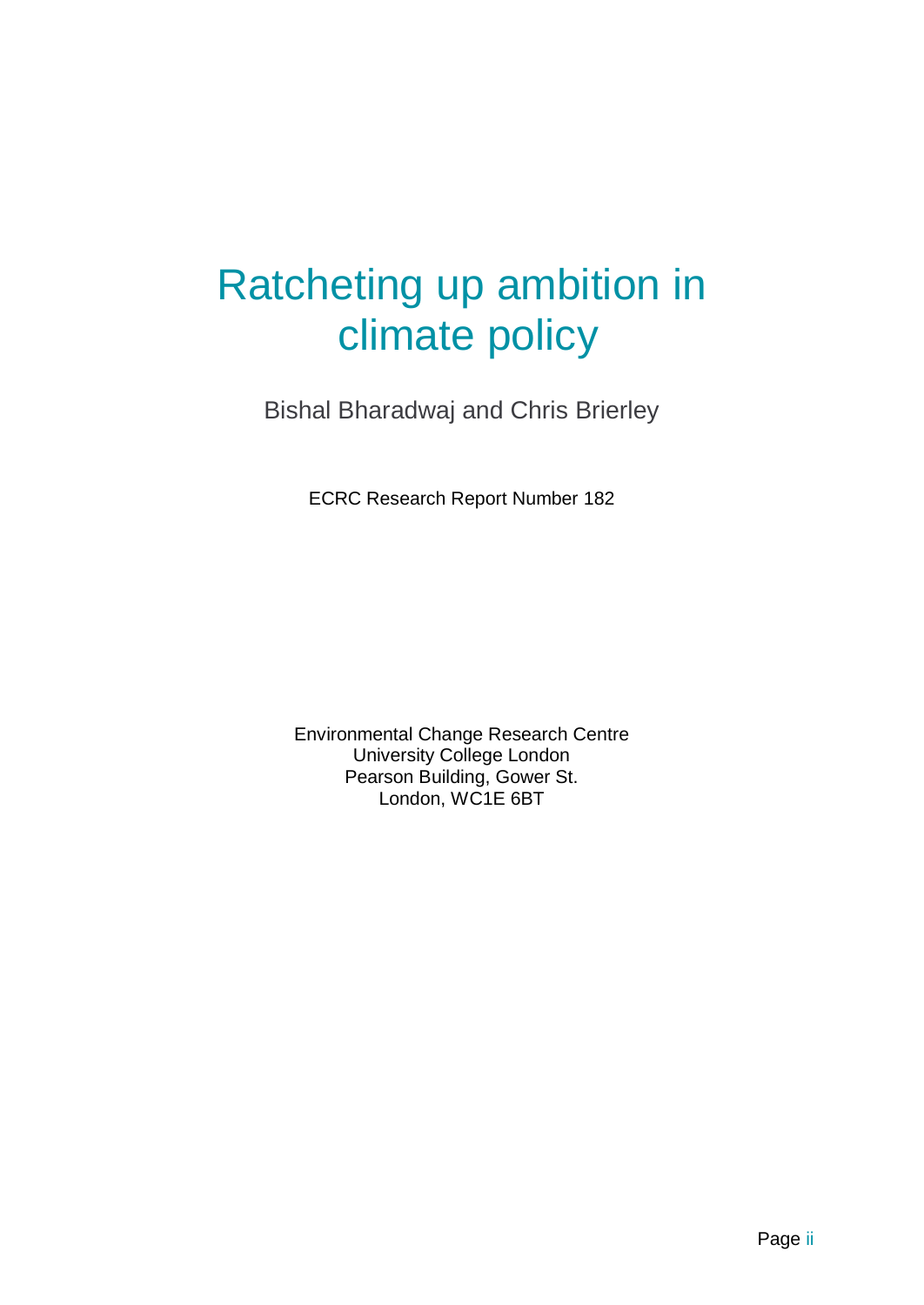# Contents

| 12 |
|----|
| 11 |
|    |
|    |
|    |
|    |
|    |
|    |
|    |
|    |
|    |
|    |
| -6 |
|    |
|    |
|    |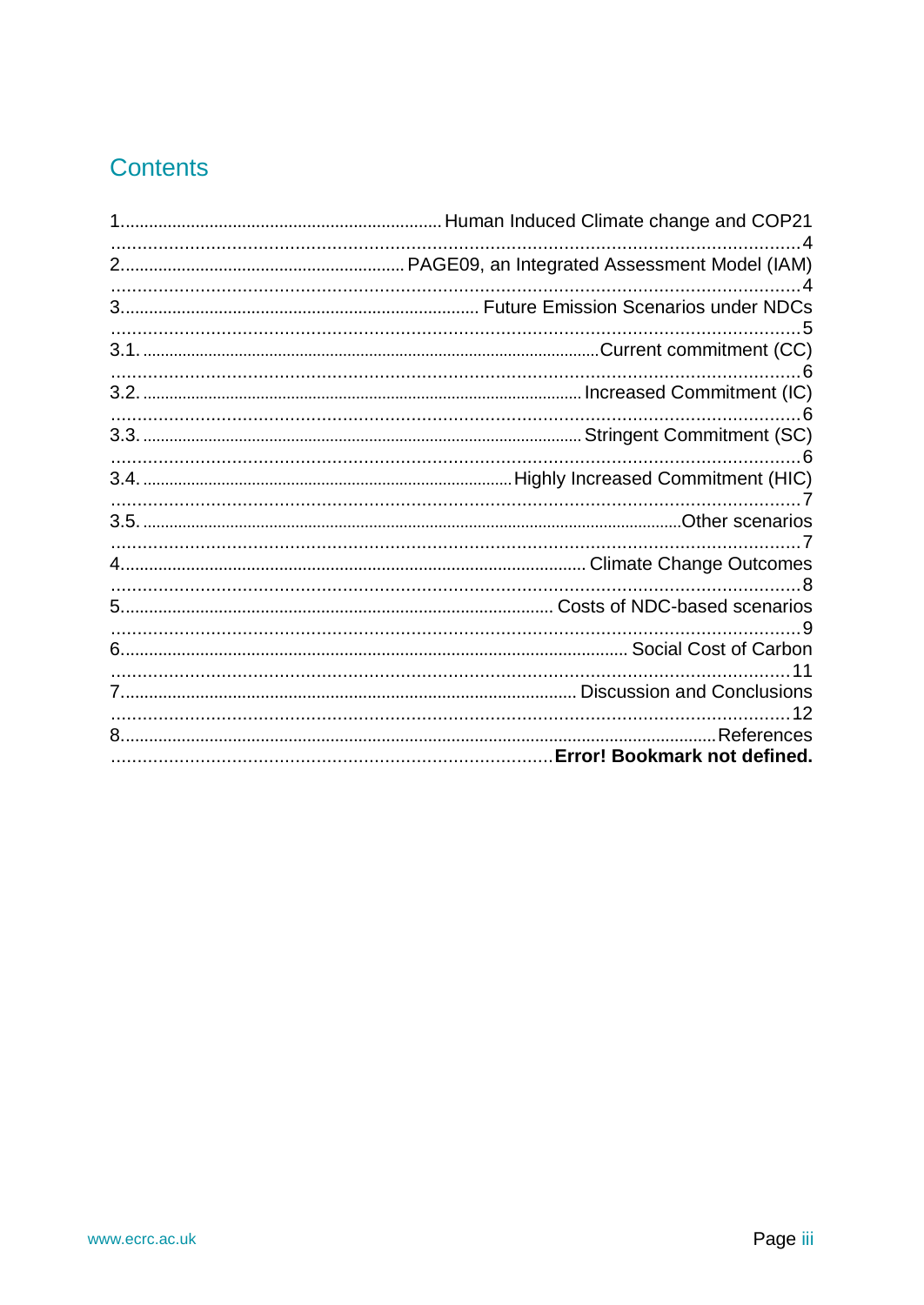# **Summary**

The historic Paris Agreement aims to constrain the peak increase in global mean temperature to 1.5 °C, or at least well below 2 °C. Every country has committed to device their own "nationally determined contributions" towards this target. These contributions are only proscribed for the coming 10-15 years with a regular reassessment of them against the global target. Here we use a global climate-economy model to explore consequences of differing levels of ambition during these reanalysis. We find that without substantially increased ambition the probability of avoiding 2 °C of warming is marginal. We present several plausible future trajectories that significantly increase the probability of avoiding 2 °C, but are unable to keep global temperatures below 1.5 °C. We advocate countries engage in the reassessment process soon and with high ambitions as catastrophic climate change can effectively be ruled out by such actions.

# <span id="page-3-0"></span>1. Human Induced Climate change and COP21

COP21 has now negotiated a global commitment to limit temperature rise well below 2 °C. The scientific community suggest a target of 2 °C is insufficient but encouraging (Schleussner, et al., 2016), but recognise that the negotiations necessarily incorporate political factors rather than being solely science-based (Puiu, 2015). The Paris Agreement was built upon a collection of Nationally Determined Commitments (NDCs) – each country stating how and how much they will reduce their greenhouse gas emissions. These commitments are specified up to at most 2030. Recent studies indicate these are insufficient to hold warming below 2 °C (Rogelj, et al., 2016). The resultant peak temperature depends on the ambitions shown by what follows the current commitments. Designing climate change policy is a complex process; influenced by intergenerational equity, sustainable development, localized investment for commons benefits, allocative choices between adaptation and prevention amongst others. Integrated Assessment Models (IAM) are often used to track the outcomes of climate policies through the input of plausible scenarios.

## <span id="page-3-1"></span>2. PAGE09, an Integrated Assessment Model (IAM)

This research uses the "Policy Analysis of Greenhouse Effect" integrated assessment model (PAGE09; Hope, 2011). A previous generation of the model provided the quantitative projections for the influential Stern Review (Stern, 2007). It is one of a handful of models used to calculate the social costs of carbon implemented by institutions such as the US EPA and the World Bank. Its main advantage over other similar models is its inherently probabilistic approach. It uses a Monte Carlo approach to sample uncertain parameters (such as the climate sensitivity and discount rate) and incorporates the existence of low probability, but high impact climate discontinuities.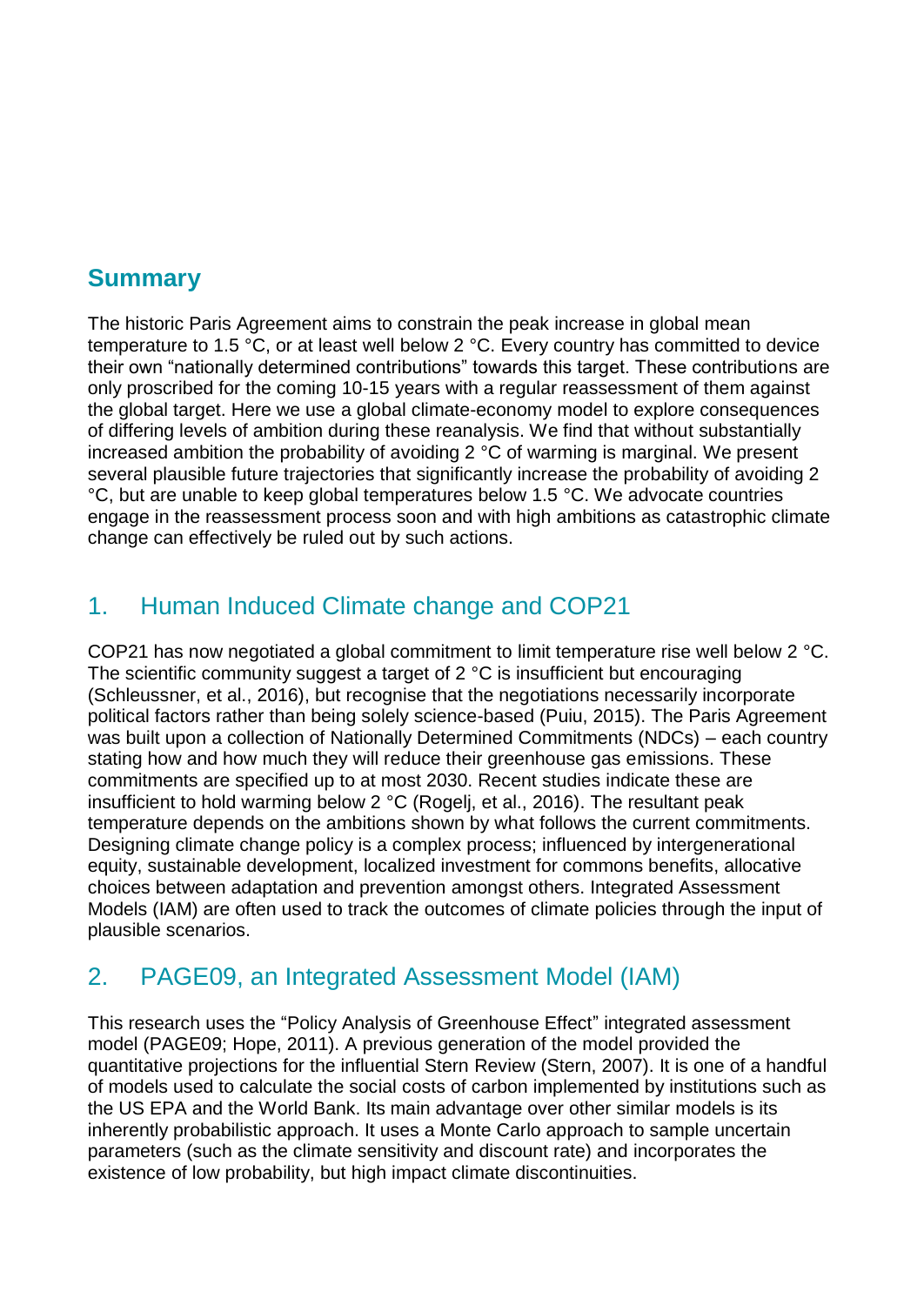PAGE09 incorporates climate forcings from aerosols and greenhouses gases (specifically CO2, CH4, N2O and SF6) at unevenly-spaced intervals until 2200. It samples a range of parameters consistent with the Intergovernmental Panel on Climate Change (IPCC) Assessment Report 4 (Hope, 2011). PAGE09 considers impacts in multiple categories, (a) economic including factors such as agriculture, (b) non-economic such as health risks and (c) discontinuities, which arise from crossing a climate threshold like Greenland melting and (d) sea level rise (Hope, 2013). Costs relating to abatement (i.e. mitigation) and adaptation are estimated using an equity weighting and an elasticity of utility above one (meaning a dollar has more worth to those with few of them). Discount rates are based on the Ramsay rule (Hope, 2006; Tol, 2015). A Monte Carlo approach gives probabilistic outcomes, yet the (slim) possibility of catastrophic damages invariably skews the distribution. The model uses eight distinct economic blocs: the European Union (EU) including Britain; the United States of America (US); Other OECD countries (OT); Eastern Europe including the former Soviet Union (EE); China and central Asia (CA); India including South East Asia (IA); Africa and Middle East (AF); and Latin America (LA).

## <span id="page-4-0"></span>3. Future Emission Scenarios under NDCs

Previous assessments suggest any 2 °C pathway involves peaking the emissions as soon as possible (AVOID2, 2009) and have net-zero emissions before 2100 (Fuss, et al., 2014; Schleussner, et al., 2016). Emission peak year and zero emission year are important milestones in these pathways, both of which depends on annual emission reduction rate. The post-2030 scenarios presented here are developed to hasten the emission peak year and increase the reduction rate. Climate justice remains as crux of these scenarios that recognize negotiation is give and take process. Developed countries will pressure developing countries to increase their ambition, yet the chances that developing countries will accept depends on the progress of the developed regions.

There are several complications when developing NDC-based emission pathways arising from (a) the aggregated economic blocs, (b) the NDCs often only lasting until 2030, and (c) the fact that some NDCs lack an explicit target either the emissions peak year or emission reduction rate. We set out to develop scenarios that are simultaneously ambitions, but also plausible. A country's annual emission reduction rate is calculated from its chosen reduction target and baseline in its NDC, or if necessary from its Kyoto Protocol pledge. Given heavy dependence on technological innovation, we assume that increasing marginal abatement costs will be countered by technology cost reductions, which might not be true for all regions and depends on the nature of production (Brechet & Jouvet, 2008).This assumption allows us to expand emission scenario across the majority of the OECD. For regions with high population growth, substantial poverty and a developing economy like India, emission pathway still has to peak and then decline. Furthermore, uncertainty increases with unclear climate policies (Ghambhir, et al., 2014) and conditional targets (Rogelj, et al., 2016). Delayed action has greater implications than mitigating technology (Rogeij, et al., 2014). By considering what could follow the NDCs after expire in 2030, four plausible scenarios are developed and contained in the carbon budget space delimited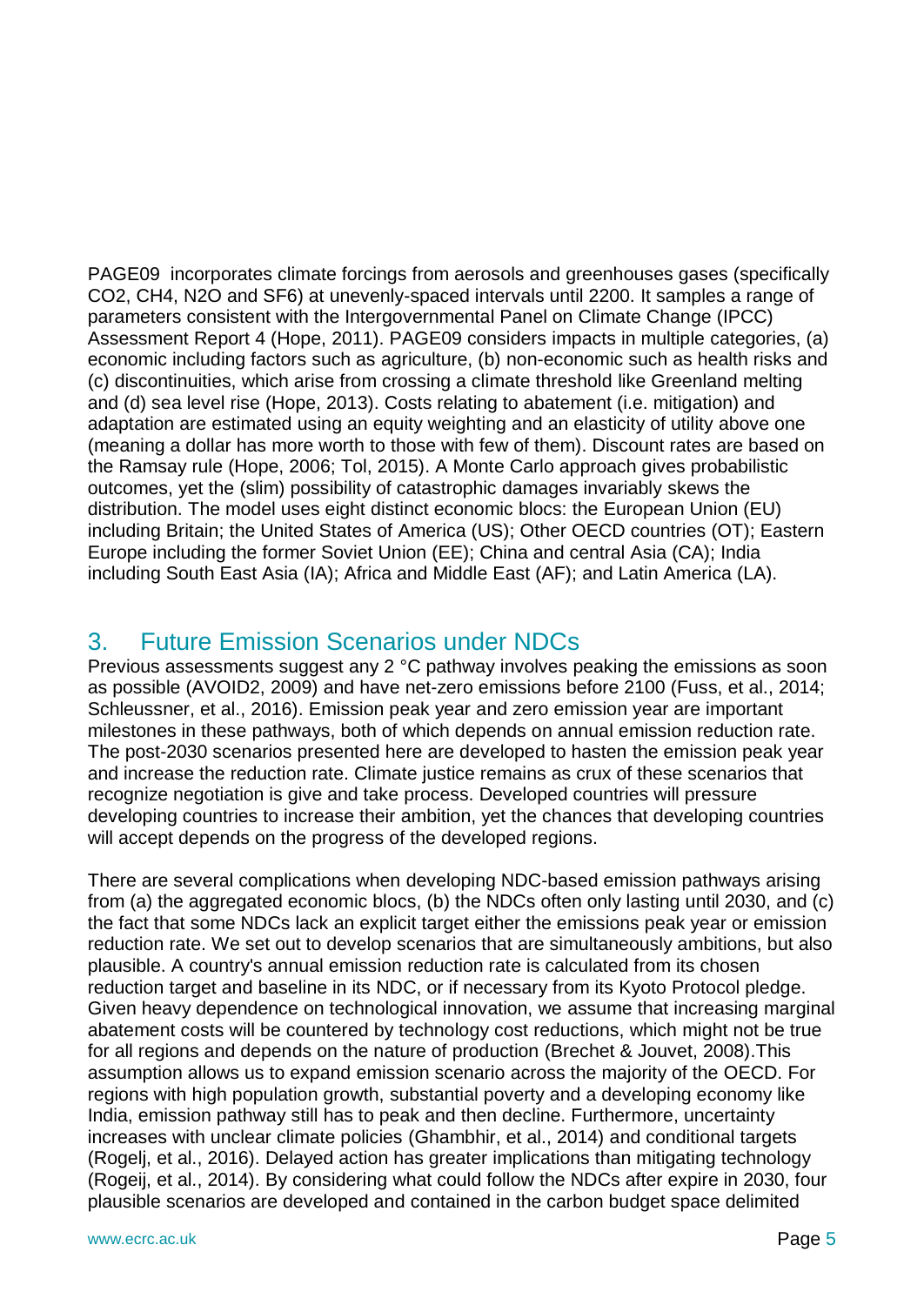within the A1B pathway (as a baseline) and LES (AVOID, 2016; which contains unlikely, stringent emission reductions to achieve a 1.5 °C target). We assume that all other greenhouse gases follow the same trajectory as carbon dioxide.

Emission scenarios until 2030 use selected data from published articles, inventories and policy documents (Green & Stern, 2015; Li & Qi, 2011; EEA, 2010; CAT, 2014; UNFCCC, 2014 (b); UNFCCC, 2015; Rogelj, et al., 2016). We assume that the NDCs will have an effective implementation and a progressive follow-up after 2030 (Jacquet & Jamieson, 2016). Regional emissions are used where available, such as for the EU. For regions with wide disparities in emission goals like Latin America, sub-regional or country-wide emissions are expanded and then aggregated to produce regional emission pathways. We neglect countries with a very minor contribution to the bloc (such as Nepal for the India & South East Asia bloc). As the NDCs are now in effect, all scenarios follow the same trajectory initially. After 2030, they diverge as varying progressive but plausible commitments are added. Four different emission scenarios are developed and are summarized in Table 1 and Figure 1.

#### 3.1. Current commitment (CC)

<span id="page-5-0"></span>The scenario is based on the principle that countries will continue reducing their emissions. They will be sufficiently committed to maintain a similar rate of emission reduction, despite the increasing marginal costs of mitigation. For nations such as China that have a stated emissions peak, we use the slowing of emissions growth before the peak as an emissions reduction rate for afterwards. For regions where the NDC commits to neither a peak year nor an emissions reduction rate, we choose default emission pathways that follow the A1B scenario (our baseline case for the NDC-based commitments). The highest current annual emissions reduction rate is 2%-per-year for both the EU and US, whereas both India and South East Asia (IA) and Africa & Middle East (AF) increase their emissions by 176% by the end of century (as they follow the A1B).

#### 3.2. Increased Commitment (IC)

<span id="page-5-1"></span>This scenario considers that in light of emerging evidence (Rogelj, et al., 2016; Schleussner, et al., 2016), nations will increase their climate commitments. It has been suggested that countries like India, South Africa and the Gulf states may peak their emission before 2040 (Ekholm & Lindroos, 2015). In response, developed countries will increase their emission reduction rate (MacKay, et al., 2015). This increasing commitment sees two additional blocs (IA and AF) peak their emission (in 2040, followed by a 1%-peryear reduction rate until 2050, 2%-per-year until 2075 and 3%-per-year thereafter). Developed countries increase their emissions reduction rate by a further 1%-per-year. This results in 6 of the 8 regions achieving zero emissions by 2100 (Figure 1B).

#### 3.3. Stringent Commitment (SC)

<span id="page-5-2"></span>This scenario considers that policy is determined in light of evidence that early action is essential (UNFCCC, 2015b; Peters, 2016). It assumes that all nations will peak their emissions by 2030 or earlier. However, this urgency is not transferred to tackling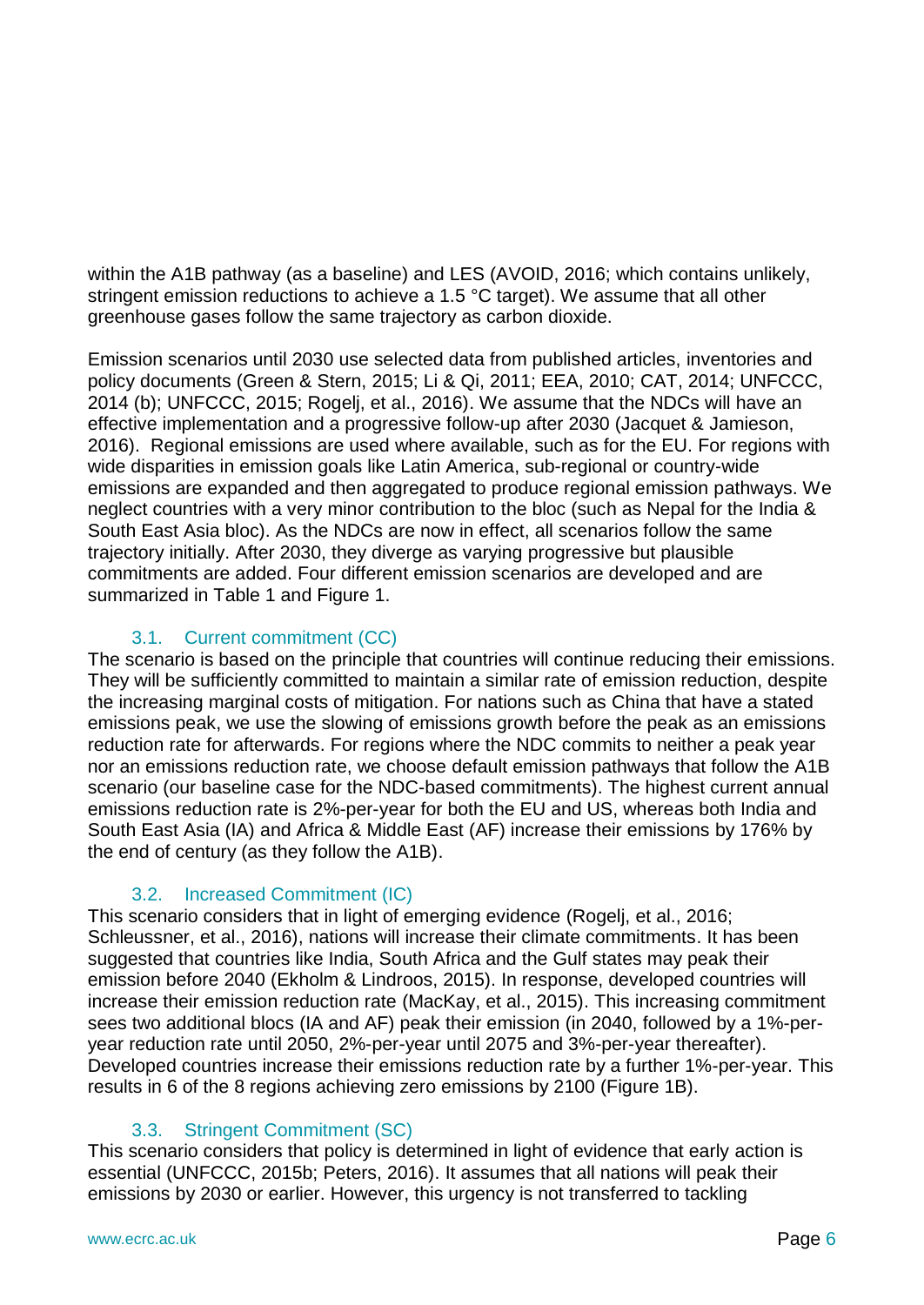emissions after this peaking - the emissions reduction remains the same in the increased commitment scenario above. Both India and South East Asia (IA) and Africa & Middle East (AF) implement emissions reduction rates of 1%-per-year, 2%-per-year and 3%-per-year after 2040, 2050 and 2075 respectively. In this scenario, all regions achieve net-zero emissions by 2100.

#### 3.4. Highly Increased Commitment (HIC)

<span id="page-6-0"></span>In this scenario, we suppose that all regions match the ambition of a global peak in emissions by 2030, followed by intense decarbonisation. As such all emissions reduction rates are increased by 2%-per-year above those implied by the current commitments. This results in all regions achieving net-zero emissions by 2100, whilst the EU and the USA will achieve it in 2050. The resulting emission scenario is roughly comparable to the RCP2.6 scenario.

#### 3.5. Other scenarios

<span id="page-6-1"></span>To illustrate the implications of the above scenarios, we also show the results of the following scenarios:

- A1B a scenario which represents high economic growth but balanced technology diffusion (IPCC, 2014)
- LES a scenario devised by the AVOID project that has a 50% probability of achieving 2 °C (Warren, et al., 2013)

| Scenario      | Concept       | <b>Description</b>             | Projection                 |
|---------------|---------------|--------------------------------|----------------------------|
| Current       | Maintain and  | <b>Extension of NDCs;</b>      | Developing world           |
| commitment    | implement     | defaults to A1B scenario       | continues to emit          |
| (CC)          | current       | if no reductions               | whereas developed          |
|               | reduction     | promised                       | world has already          |
|               | rates         |                                | started to decline.        |
| Increased     | Negotiation   | <b>Current reduction rates</b> | Some regions achieve       |
| commitment    | after 2030    | upped by 1% per year.          | carbon neutrality in       |
| (IC)          | leads to      | All peak by 2040.              | 2075.                      |
|               | rapid peak in |                                | All regions emit less than |
|               | emissions     |                                | in 2100 than in 2009.      |
| Stringent     | Urgency of    | All regions peak               | All regions achieve zero   |
| commitment    | early peak    | emissions by 2030.             | emission by 2100; half     |
| (SC)          | appreciated.  | Increased commitment           | by 2075.                   |
|               |               | otherwise.                     |                            |
| <b>Highly</b> | Rapid,        | 2030 emissions peak            | All regions become zero    |
| increased     | successful    | matched by 2%-per-year         | emission by 2100. EU       |
| commitment    | global effort | increase in current            | and US by 2050.            |
| (HIC)         |               | reduction rate                 |                            |

Table 1 Description of Scenarios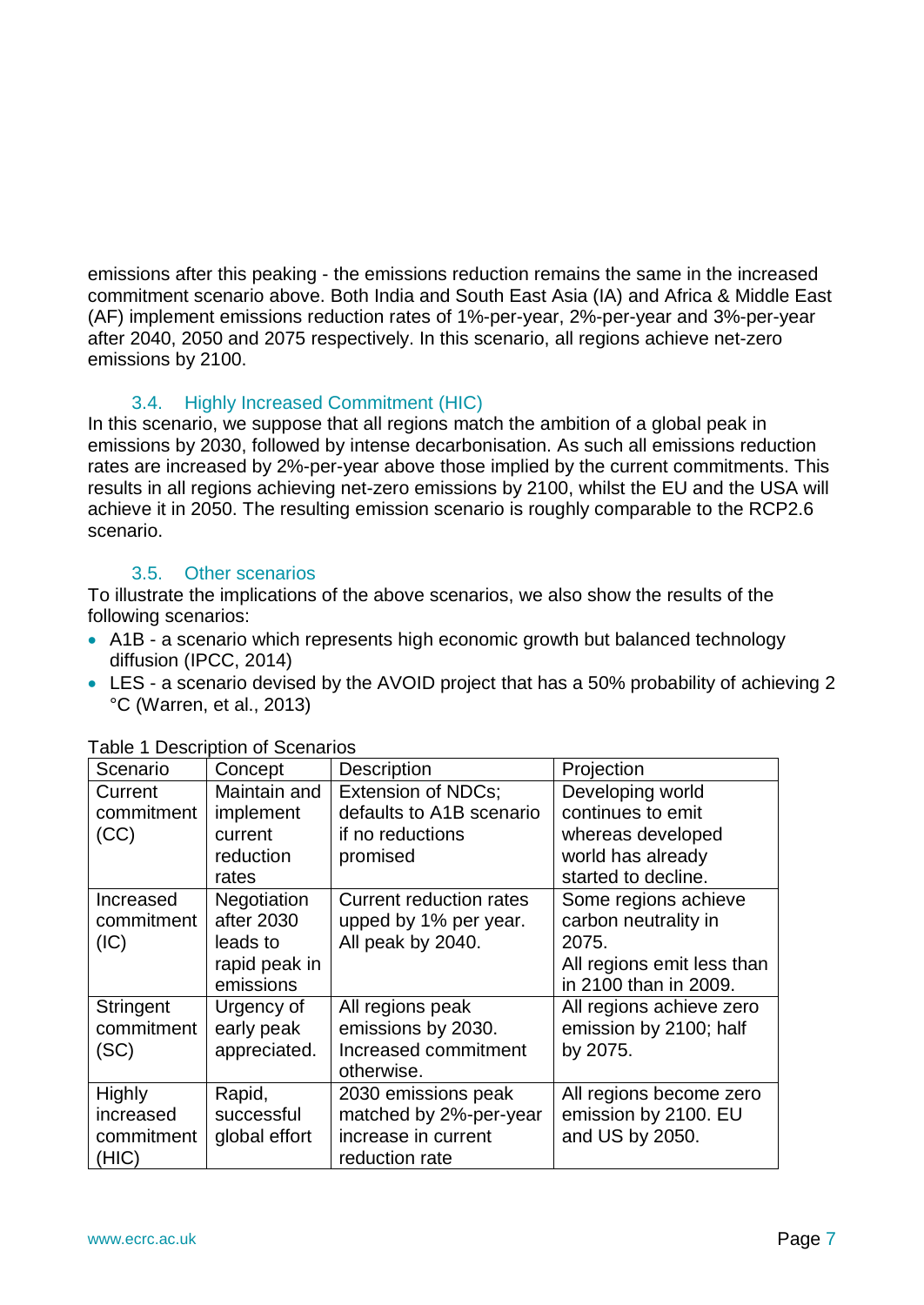

Figure 1 Emission pathways until 2200 as a percentage of current emissions; A) a continuation of the current commitments, B) Increasing the commitments post 2030 through negotiations, C) All regions peaking their emissions by 2030, D) The highest plausible commitment. *The regions are European Union (EU, light blue), United States (US, pink), Other OECD countries (OT, green), Eastern Europe including former Soviet Union (EE, purple), China and central Asia (CA, cyan), India including South East Asia (IA, orange), Africa and the Middle East (AF, dark blue) and Latin America (LA, brown). Please refer text for further details of the scenarios.*

## <span id="page-7-0"></span>4. Climate Change Outcomes

Carbon dioxide concentrations and radiative forcing in 2100 reduce as stronger commitments are made (Fig. 2a, b). The  $CO<sub>2</sub>$  concentrations in both the stringent and the highly increased commitment scenarios are below 500 ppm, which is comparable to the IPCC's RCP2.6 scenario. Nonetheless none of our proposed scenarios result in a likely (>66%) chance of warming remaining below 2 °C (Fig. 2d). Our current commitment is very unlikely (≤10%) to prevent dangerous climate change (i.e. to keep global warming below 2 °C). This analysis is consistent with previous studies (Rogelj, et al., 2016; AVOID2, 2009) which assert that the 2 °C target is challenging. We find that even an annual emissions reduction rate of 5%-per-year (the highest considered feasible) is insufficient to remain below 2 °C, if the global emission peak year occurs in 2040 or later.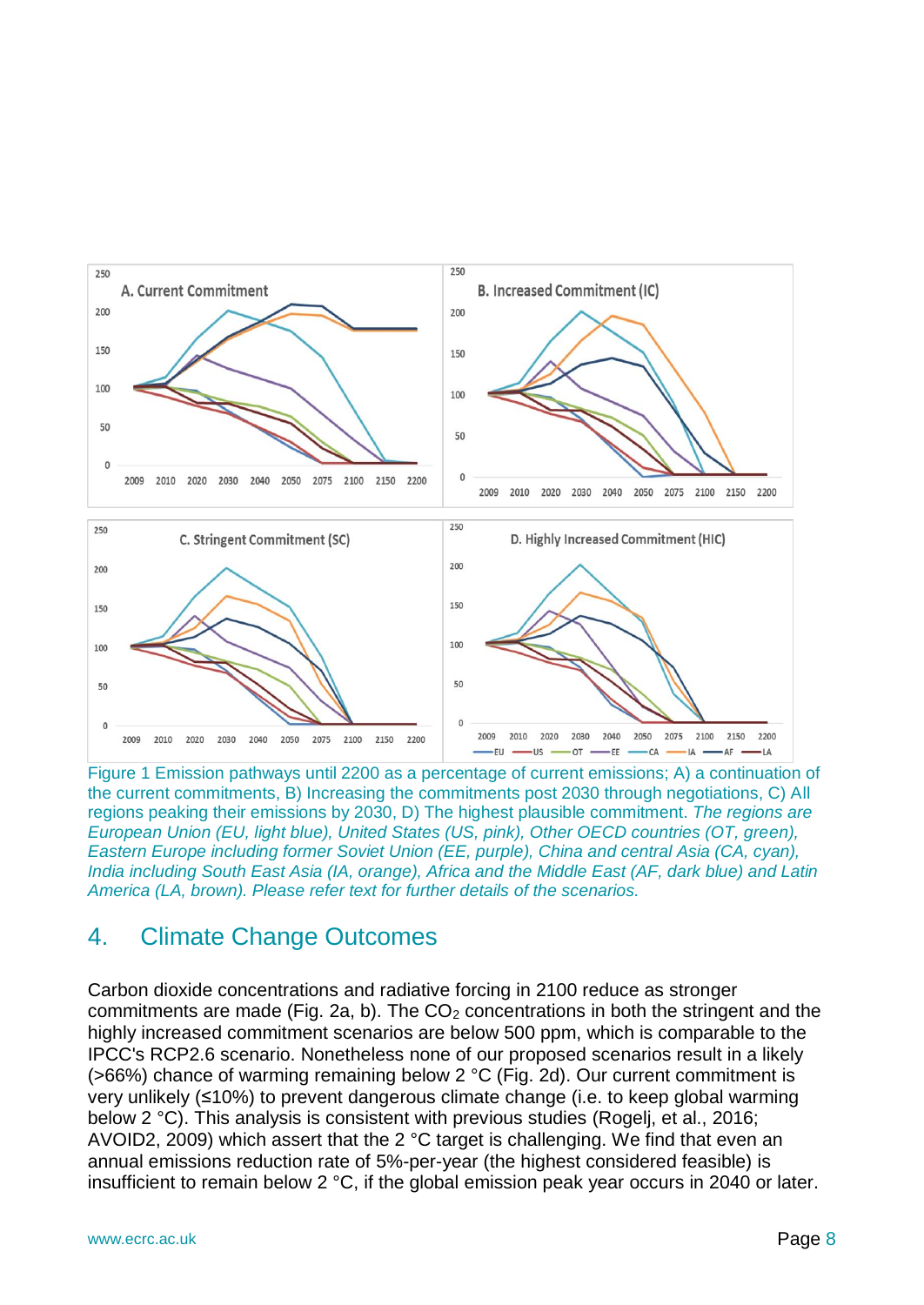

According to our results, a plausible increase in our climate commitments (scenario IC) is sufficient to make climate change of greater than 4 °C very unlikely (≤10%).

Figure 2: Climate change under different scenarios (median values for 2100). The four scenarios develop here are shown along with the A1B and the LES scenarios. A) the median  $CO<sub>2</sub>$ concentration in ppm, B) radiative forcing in W/m<sup>2</sup>, C) global mean temperature change in °C and D) probability of holding below different global mean temperature thresholds

# <span id="page-8-0"></span>5. Costs of NDC-based scenarios

The costs associated with future climate arise from two different sources: "preventive costs" are associated with additional actions (or lost opportunities) aimed at lowering carbon emissions; "impacts costs" are associated with the direct consequences of climate change or the adaptation to them. The difference between these two costs compared to the A1B scenario indicate a net benefit of the policy decision (Fig. 3).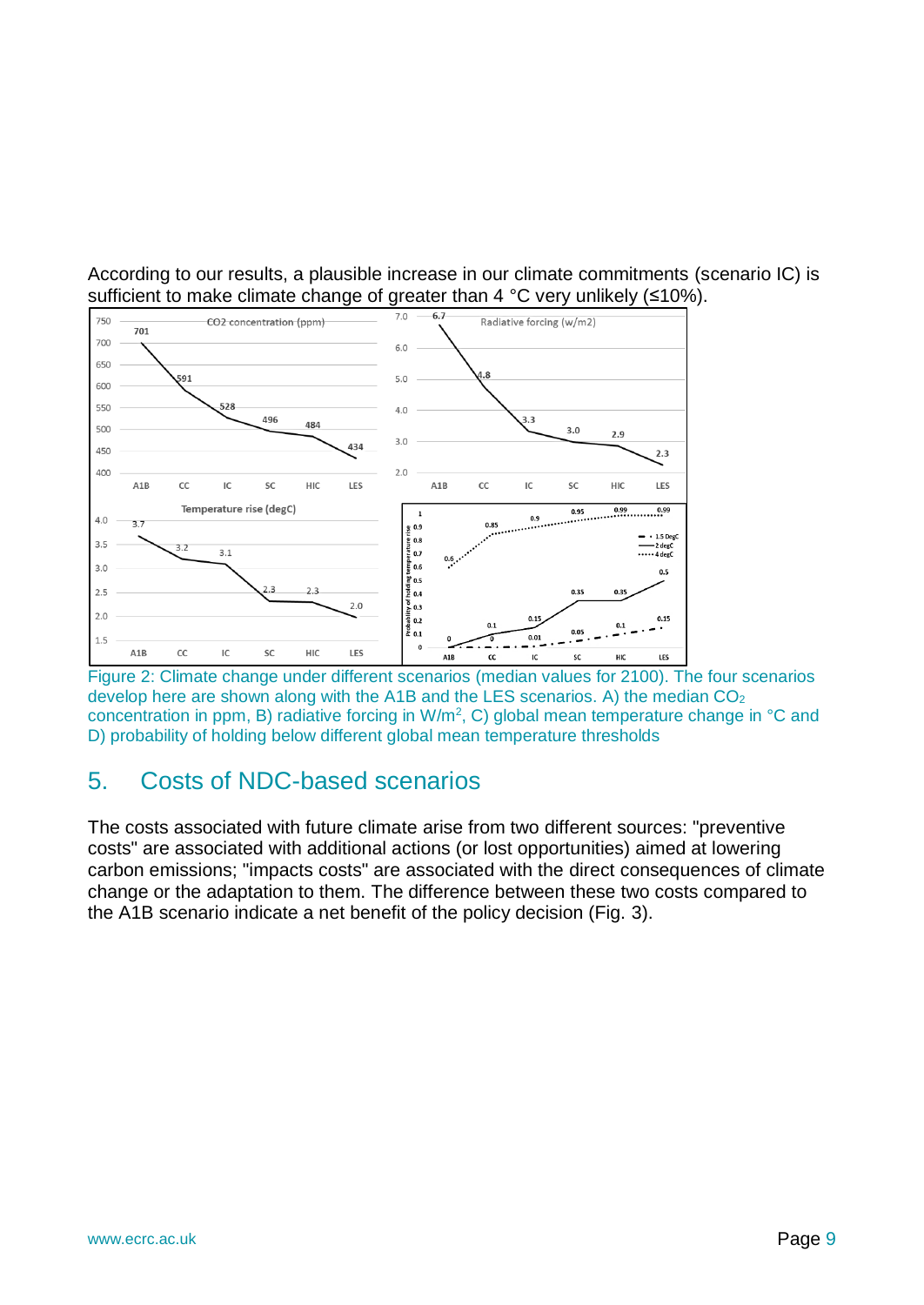



All scenarios developed here have a net benefit of reduced impacts over US\$100 trillion (although the majority of this benefit occurs in the 22nd century, making climate change investment an intergenerational investment). As the climate mitigation commitments become more substantial, so do the preventive costs. The reduced impacts cost saturates for emissions reduction larger than those in the SC scenario. However, this model neither covers all climate damages nor potential co-benefits from mitigation (Bain, et al., 2016; IPCC, 2014).

Regional costs (Fig. 4) are not uniformly distributed across the globe (Goulder & Pizer, 2006). Moving to the most ambitious scenario will result very high preventative costs for the least developed regions (Fig. 4B), despite them simultaneously suffering the highest impacts cost (Fig. 4D). This highlights the importance of equity, justice and fairness as important conditions in climate policy design. The wide probable range of impact and effect (e.g. Indian & South East Asian preventative costs may be the largest cost or the largest savings, Fig. 4B) is associated with the uncertainty in warming (Fig. 2). Temperature rise beyond tolerable limits will trigger discontinuity and lead to catastrophic damages (Hope, 2010). Strong commitment will reduce the probability of reaching these dangerously extreme warmings (Fig. 2D).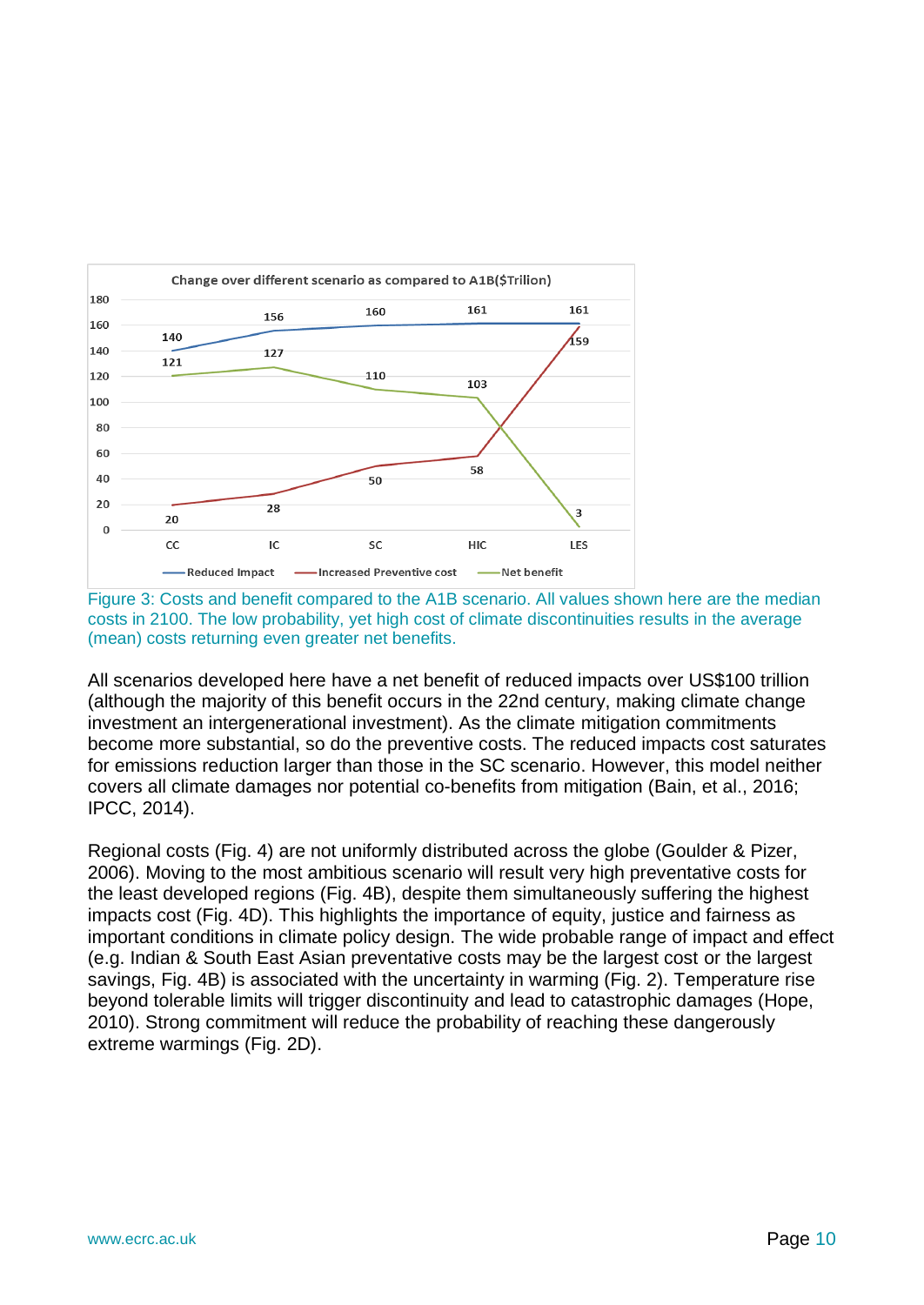

Figure 4 Preventive and impact costs for every region (at 2100). The left panels show the preventative (A) and impacts (C) costs under the current commitments. The Highly Increased Commitment scenario is shown in the right panels with its regional preventive (B) and impacts costs (D).

# <span id="page-10-0"></span>6. Social Cost of Carbon

Many studies (Schellnhuber, et al., 2016b; Nordhaus, 1991; Hope, 2013; MacKay, et al., 2015) suggest carbon pricing as a solution to emission reduction. The mean social cost of carbon dioxide is calculated as the aggregate value of damage associated with an additional ton of CO<sub>2</sub> emitted. The estimated social cost of carbon (\$103) under A1B scenario is in line with other estimates (US\$106) (Wong, et al., 2015).

The mean social cost of carbon under the current commitments (CC) is US\$74 per ton of CO2, only three-quarters of the cost seen under the A1B scenario. With increasing commitment, the social cost of carbon reduces. This result is consistent with a non-linear climate system that contains thresholds and discontinuities. It demonstrates that early actions reduce the damage caused by greenhouse gases and provide larger benefit in long run. Extreme damages associated with the long tail in the probability of damage costs are particularly important in determining the social cost of carbon and omitting the top 1% values reduces the mean values significantly (Hope, 2013). For comparison present values of carbon tax are around US\$168 in Sweden, US\$68 in Switzerland (WB, 2016) whereas it is US\$16 in Denmark and Norway. The calculated social cost of carbon is substantially more than the carbon charges considered by the majority of countries (CCES, 2013) - only Sweden's US\$168 per ton is comparable.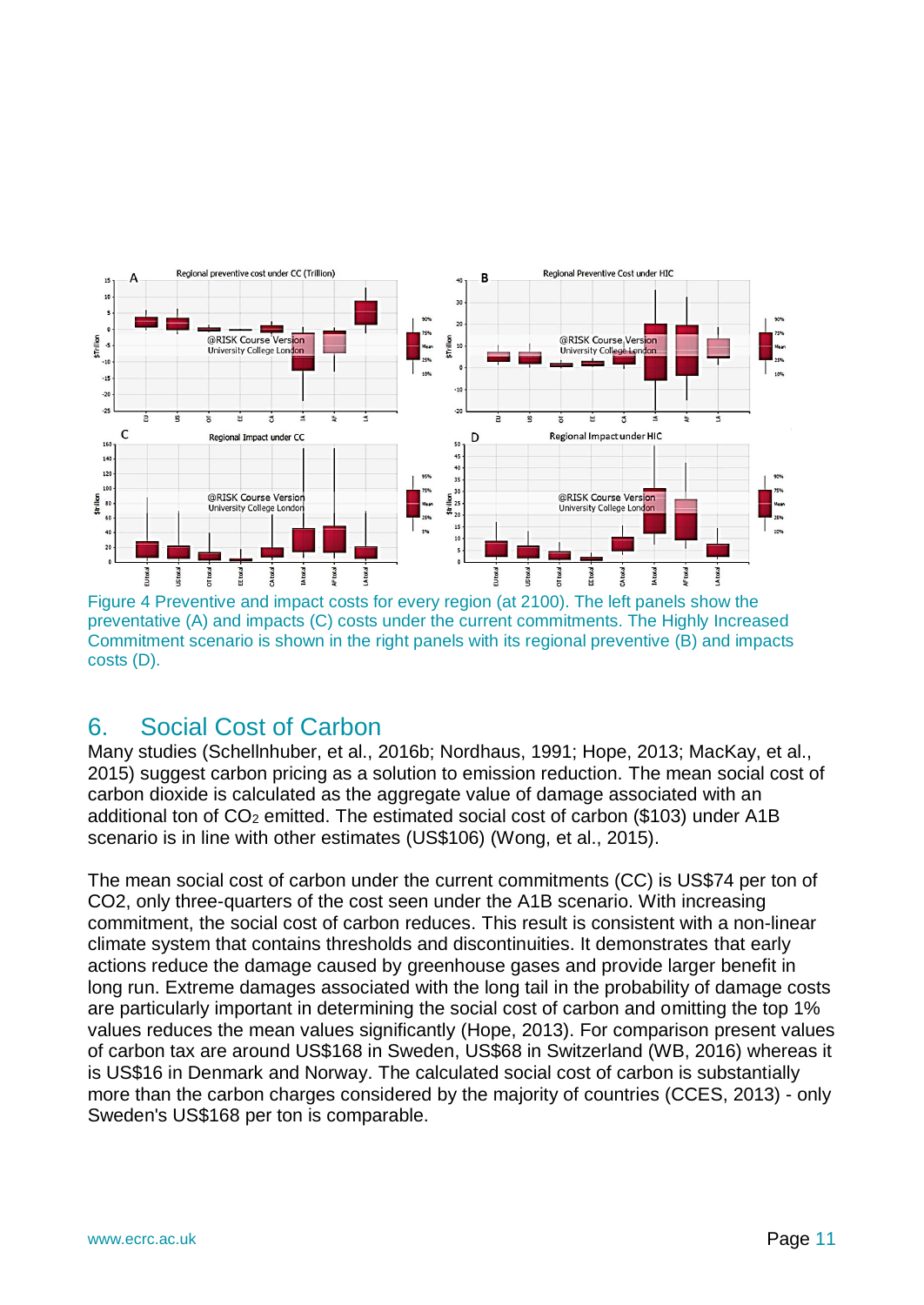

Figure 6 Social cost of carbon (US\$ per ton of CO2). We show the mean, median and 10-90% range of estimates from the resulting probabilistic distributions.

# <span id="page-11-0"></span>7. Discussion and Conclusions

There will be a clear benefit of adopting the NDC in terms of both climate change and total economic cost. In fact, all NDC-based commitment scenarios are economically beneficial compared to the A1B baseline pathway, although not necessarily optimum. Achieving the 2 °C target clearly rests upon what follows once the current NDCs expire in 2030. We find that even when all countries peak their emissions before 2030 and subsequently achieve an annual emissions reduction rate of 5%-per-year, the 2 °C target is not likely to be met (>66%). Even though the ambitious scenarios developed here are unlikely to hit the 2 °C target, they virtually eliminate the chance of exceeding 4 °C of global warming.

As with any Integrated Assessment Model, the results of these simulations must be interpreted with caution (Wong, et al., 2015). On the one hand, to permit global simulations on such a long time scale, a large number of assumptions must be made which may underestimate the costs and impacts. On the other hand, climate mitigation policy has a wide range of social co-benefits that are accounted for in PAGE09, albeit crudely (IPCC, 2014). Consideration of these co-benefits could make climate action more palatable to politicians (Bain, et al., 2016). However the probabilistic approach taken in PAGE09 goes a long way to explore those two large uncertainties.

Our scenarios start from an assumption that all countries fulfil their national determined contribution stated commitments. If even a handful of countries fail to comply with their NDC, then other countries may give up on the agreements. Therefore, achieving 2 °C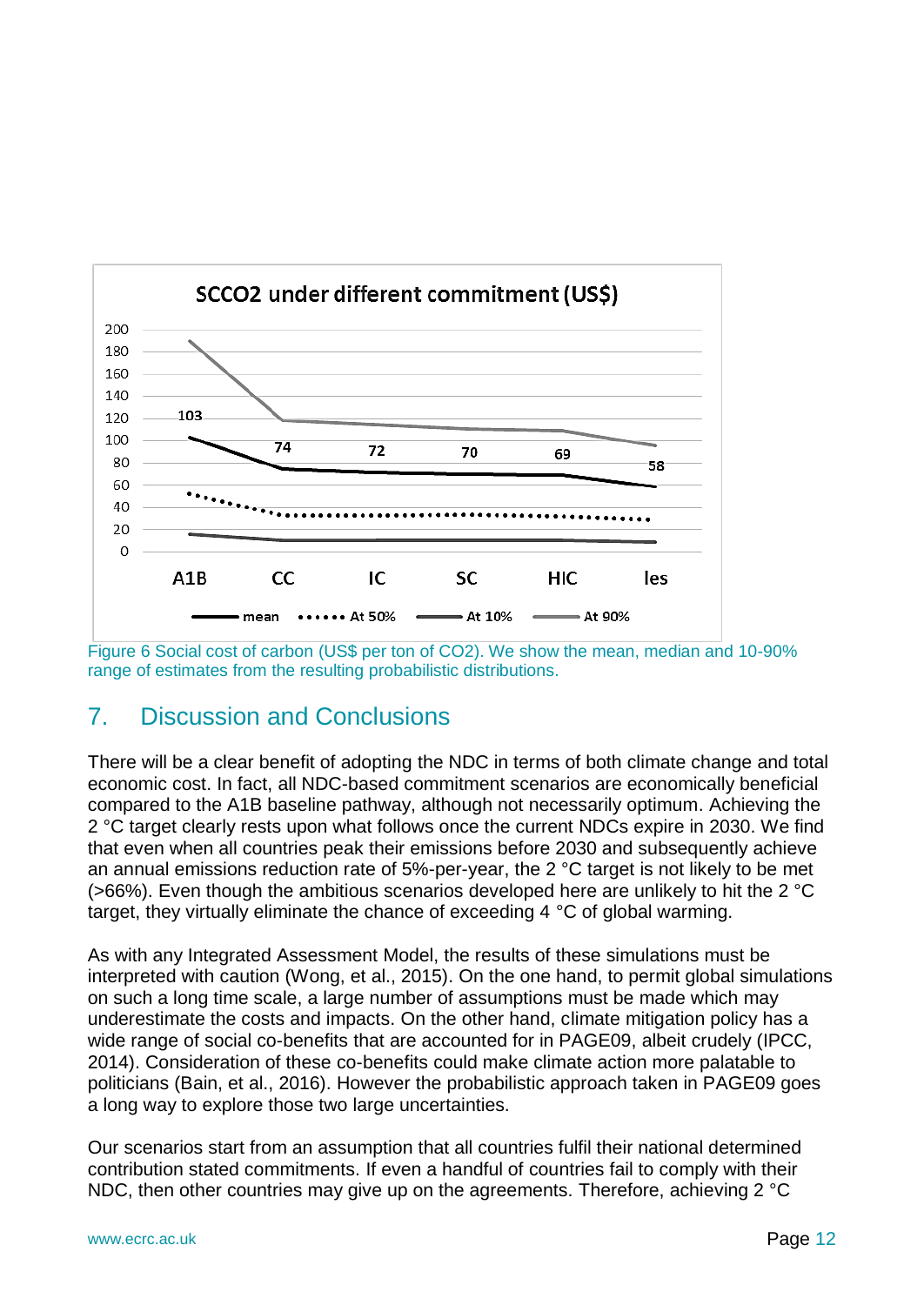requires ambitious and collaborative actions by all countries (IPCC, 2014). The scenarios here have been developed with the aim of sharing the burden fairly to achieve buy agreement from all parties. We have not included a large-scale deployment of negative emission technology into these scenarios, yet they would clearly be helpful in mitigating further climate change impacts (Bernie, et al., 2015)

### **Bibliography**

Nordhaus, W. D., 1991. To Slow or Not to Slow: The Economics of The Greenhouse Effect. *The Economic Journal,* 101(407), pp. 920-937.

Andrews, T., Gregory, J. M., Webb, M. J. & Taylor, K. E., 2012. Forcing, feedbacks and climate sensitivity in CMIP5 coupled atmosphere-ocean climate models. *Geophysical Research Letters,* 39(L09712), pp. 1-7.

AVOID2, 2009. *Can we limit warming to 2°C?.* s.l.:s.n.

Bain, P. G. et al., 2016. Co-benefits of addressing climate change can motivate action around the world. *Nature Climate Change,* Volume 6, pp. 154-157.

Balanco, G. et al., 2014. *Mitigation of Climate Change. Contribution of Working Group III to the Fifth Assessment Report of the Intergovernmental Panel on Climate Change,*  Cambridge, United Kingdom and New York, NY, USA: Cambridge University Press.

Beck, M. & Krueger, T., 2016. The epistemic, ethical, and political dimensions of uncertainty in integrated assessment modeling. *Wiley Interdisciplinary Reviews: Climate Change,* 7(5), pp. 627-645.

Bernie, D., Gohar, L. K. & Lowe, J. A., 2015. *Development of emissions pathways that lead to a range of long-term temperature,* s.l.: AVOID: Avoiding dangerous climate change. Boyd, R., Cranston, T. & Ward, B., 2015. *Tracking intended nationally determined contributions: what are the implications for greenhouse gas emissions in 2030?.* London, UK: ESRC Center for Climate Change Economics and Policy & Grantham Research Institute on Climate Change and the Environment.

Boyd, R., Turner, J. C. & Ward, B., 2015(b). *Intended nationally determined contributions:*  what are the *implications for greenhouse gas emissions in 2030?*, London: ESRC Centre for Climate Change Economics and Policy &Grantham Research Institute on Climate Change and the Environment.

Brechet, T. & Jouvet, P.-A., 2008. Environmental innovation and the cost of pollution abatement revisited. *Ecological Economics,* Volume 65, pp. 262-265.

Brewer, P. R., 2012. Polarisation in the USA: Climate Change, Party Politics, and Public Opinion in the Obama Era. *European Political Science,* 11(1), pp. 7-17.

CAT, 2014. *Climate Action Tracker.* [Online]

Available at: http://climateactiontracker.org/methodology.html [Accessed 21 06 2016].

CCES, 2013. *Options and Considerations for a Federal Carbon Tax.* [Online] Available at: http://www.c2es.org/publications/options-considerations-federal-carbon-tax [Accessed 25 08 2016].

Dasgupta, P., 2008. Discounting climate change. *J Risk Uncertain,* Volume 37, p. 141– 169.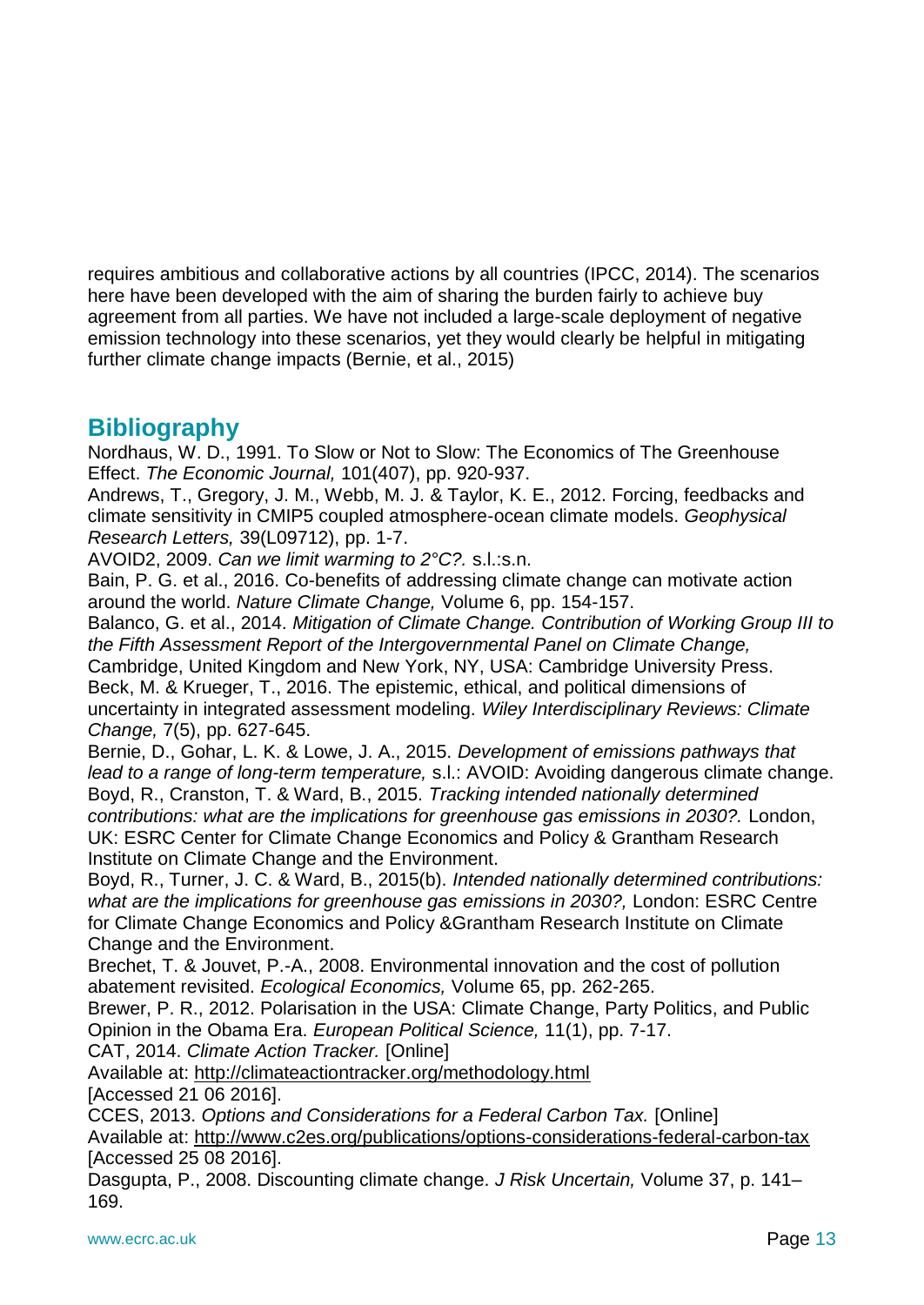Dayaratna, K. D. & Kreutzer, D. W., 2013. *Loaded DICE:An EPA Model Not Ready for the Big Game,* s.l.: The Heritage Foundation.

Diaz, D., 2014. *Evaluating the Key Drivers of the US Government's Social Cost of Carbon: A Model Diagnostic and Inter-Comparison Study of Climate Impacts in DICE, FUND, and PAGE.* s.l.:Social Science Research Network.

EEA, 2010. *EU greenhouse gas emissions: more than half way to the '20 % target by 2020',* Copenhagen, Denmark: European Environment Agency.

Ekholm, T. & Lindroos, T. J., 2015. *An analysis of countries' climate change mitigation contributions towards the Paris agreement,* FI-02044 VTT, Finland: VTT Technical Research Centre of Finland Ltd.

EPA, 2015. *EPA Fact Sheet: Social Cost Of Carbon,* s.l.: EPA.

Fuss, S. et al., 2014. Betting on negative emissions. *Nature Climate Change,* Volume 4, pp. 850-853.

Ghambhir, A., Napp, T. N., Emmott, C. J. & Anandarajah, G., 2014. India's CO2 emissions pathways to 2050: Energy system, economic and fossil fuel impacts with and without carbon permit trading. *Energy,* Volume 77, pp. 791-801.

Goulder, L. H. & Pizer, A. W., 2006. *The economics of climate change.* Cambridge, MA 02138: National Bureau of Economic Research.

Green, F. & Stern, N., 2015. *China's "new normal":structural change, better growth,and peak emissions,* London, UK: The Grantham Research Institute on Climate Change and the environment & The Centre for Climate Change Economics and Policy.

Hope, C., 2006. The Marginal Impact of CO2 from PAGE2002: An Integrated Assessment Model Incorporating the IPCC's Five Reasons for Concern. *The Integrated Assessment Journal,* 6(1), p. 19–56.

Hope, C., 2010. *Risk, aggregate and distribution of the impact, discontinuity and catastrophic impact of climate change.* Washington DC, USA: Prepared for the Climate Damages Workshop.

Hope, C., 2011. *The PAGE09 Integrated Assessment Model: A Technical Description.*  Cambridge, UK: Judge Business School, Cambridge University.

Hope, C., 2013. Critical issues for the calculation of the social cost of CO2: why the estimates from PAGE09 are higher than those from PAGE2002. *Climatic Change,* Volume 117, p. 531–543.

Hope, C. & Hope, M., 2013(b). The social cost of CO2 in a low-growth world. *Nature Climate Change,* Volume 3, pp. 722-724.

Innes, M., 2016. *Mining Companies Buy Political Influence in Australia, Report Says.*  [Online]

Available at: http://www.lcnewsgroup.com/mining-companies-buy-political-influenceaustralia-report-says/

[Accessed 17 08 2016].

IPCC, 2013. *Summary for Policymakers. In: Working Group I to the Fifth Assessment Report of the Intergovernmental Panel on Climate Change.* Cambridge, United Kingdom and New York, NY, USA: Cambridge University Press.

IPCC, 2014. *IPCC-Fifth Assessment Report- WGIII Chapter-6: Assessing Transformation Pathways,* Cambridge, UK: Cambridge University Press.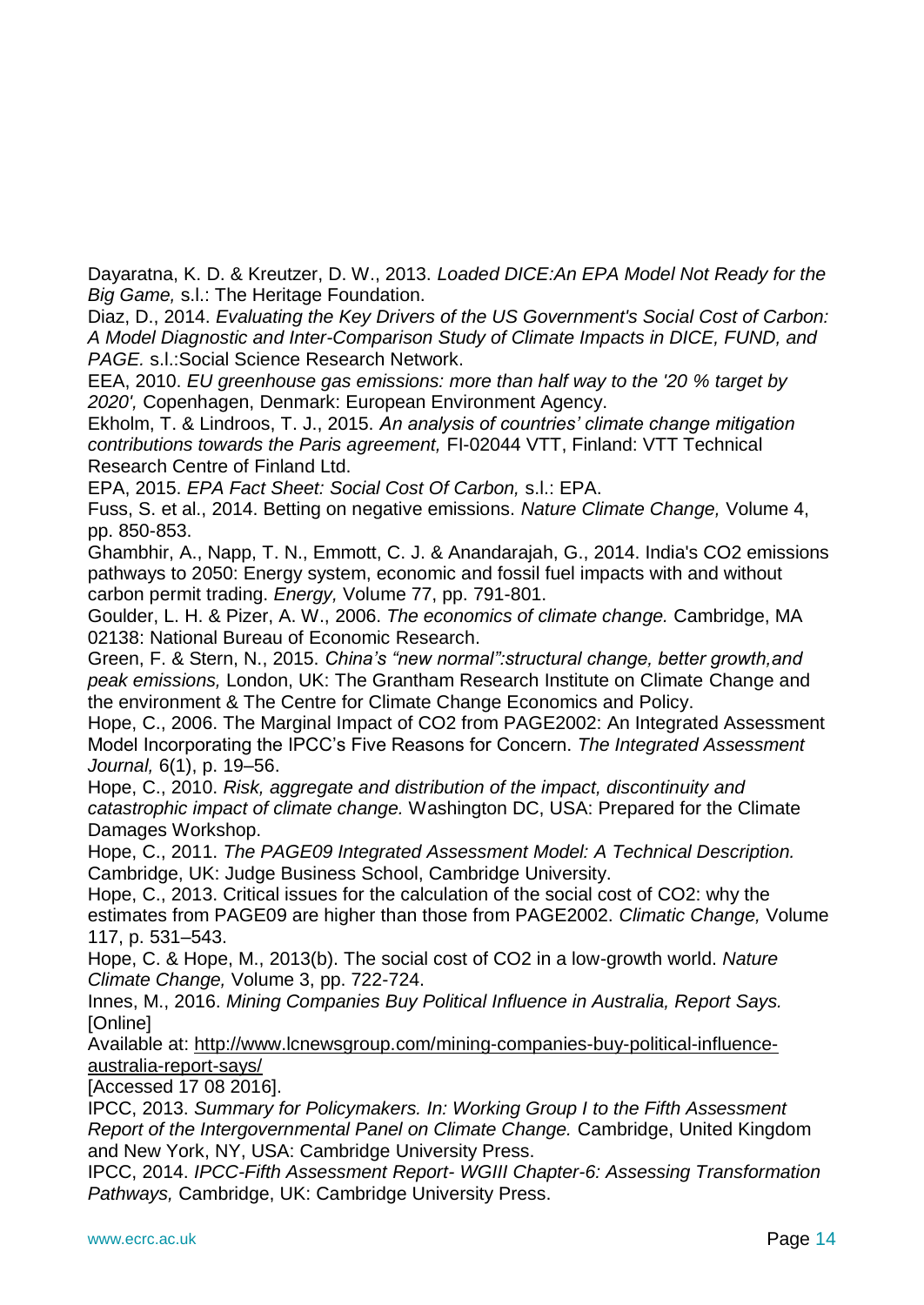IPCC, 2014. *Summary for policymakers and Technical Summary in Climate Change 2014 Mitigation of Climate Change.Contribution of Working Group III to the Fifth Assessment Report,* Cambridge, UK and New York, USA: Cambridge University Press.

Jacquet, J. & Jamieson, D., 2016. Soft but significant power in the Paris Agreement. Volume 6, pp. 643-646.

Janicke, M., 2008. Ecological modernisation: new perspectives. *Journal of Cleaner Production,* 16(5), pp. 557-565.

Kitous, A. & Keramidas, K., 2015. *Analysis of scenarios integrating the INDCs,* s.l.: Joint Research Centre, The European Commission's science and knowledge service.

Korsbakken, J. I., Peters, G. P. & Andrew, R., 2016. Uncertainties around reductions in China's coal use and CO2 emissions. *Nature Climate Change,* Volume 6, pp. 687-690. Kriegler, E. et al., 2015. Diagnostic indicators for integrated assessment models of climate policy. *Technological Forecasting & Social Change,* Volume 90, p. 45–61.

Li, H. & Qi, Y., 2011. Comparison of China's Carbon Emission Scenarios in 2050. *Advances in Climate Change Research,* 2(4), pp. 193-202.

MacKay, D. J., Cramton, P., Ockenfels, A. & Stoft, S., 2015. Price carbon — I will if you will. *Nature,* Volume 526, pp. 315-316.

Myllyvirta, L., 2015. *Smoke and Mirrors: How Europe's biggest polluters became their own regulators.* Brussels, Belgium: Greenpeace.

Peters, G. P., 2016. The 'best available science' to inform 1.5 °C policy choices. *Nature Climate Change,* Volume 6, pp. 646-649.

Pindyck, R. S., 2013. Climate Change Policy: What Do the Models Tell Us?†. *Journal of Economic Literature,* 51(3), pp. 860-872.

Pindyck, R. S., 2015. *The use and misuse of models for climate policy.* Cambridge, Massachusetts, USA: Massachusetts Institute of Technology.

Pollitt, H., Summerton, P. & Billington, S., 2014. *An analysis of the impact of low-carbon policies on households, businesses and the macro-economy,* Cambridge, UK: Cambridge Econometrics Limited.

Puiu, T., 2015. *The 2 degrees goal is a political figure, not generated by scientific reports', says IPCC at COP21.* Pitesti, Arges, Romania: ZME Science.

Rogeij, J. et al., 2014. Probabilistic cost estimates for climate change mitigation. *Nature,*  Volume 493, pp. 79-83.

Rogelj, J. et al., 2016. Paris Agreement climate proposals need a boost to keep warming well below 2 °C. *Nature,* 534(7609), pp. 631-639.

Rogelj, J. et al., 2011. Emission pathways consistent with a 2 °C global temperature limit. *Nature Climate Change,* Volume 1, pp. 413-418.

Schellnhuber, H. J., Rahmstorf, S. & Winkelmann, R., 2016b. Why the right climate target was agreed in Paris. *Nature Climate Change,* Volume 6, pp. 649-653.

Schleussner, C.-F.et al., 2016. Science and policy characteristics of the Paris Agreement temperature goal. *Nature Climate Change,* Volume Online published 25th, July, 2016.

Serchuk, D., 2009. *Calculating The True Cost Of Carbon.* [Online]

Available at: http://www.forbes.com/2009/06/03/cap-and-trade-intelligent-investingcarbon.html

[Accessed 25 08 2016].